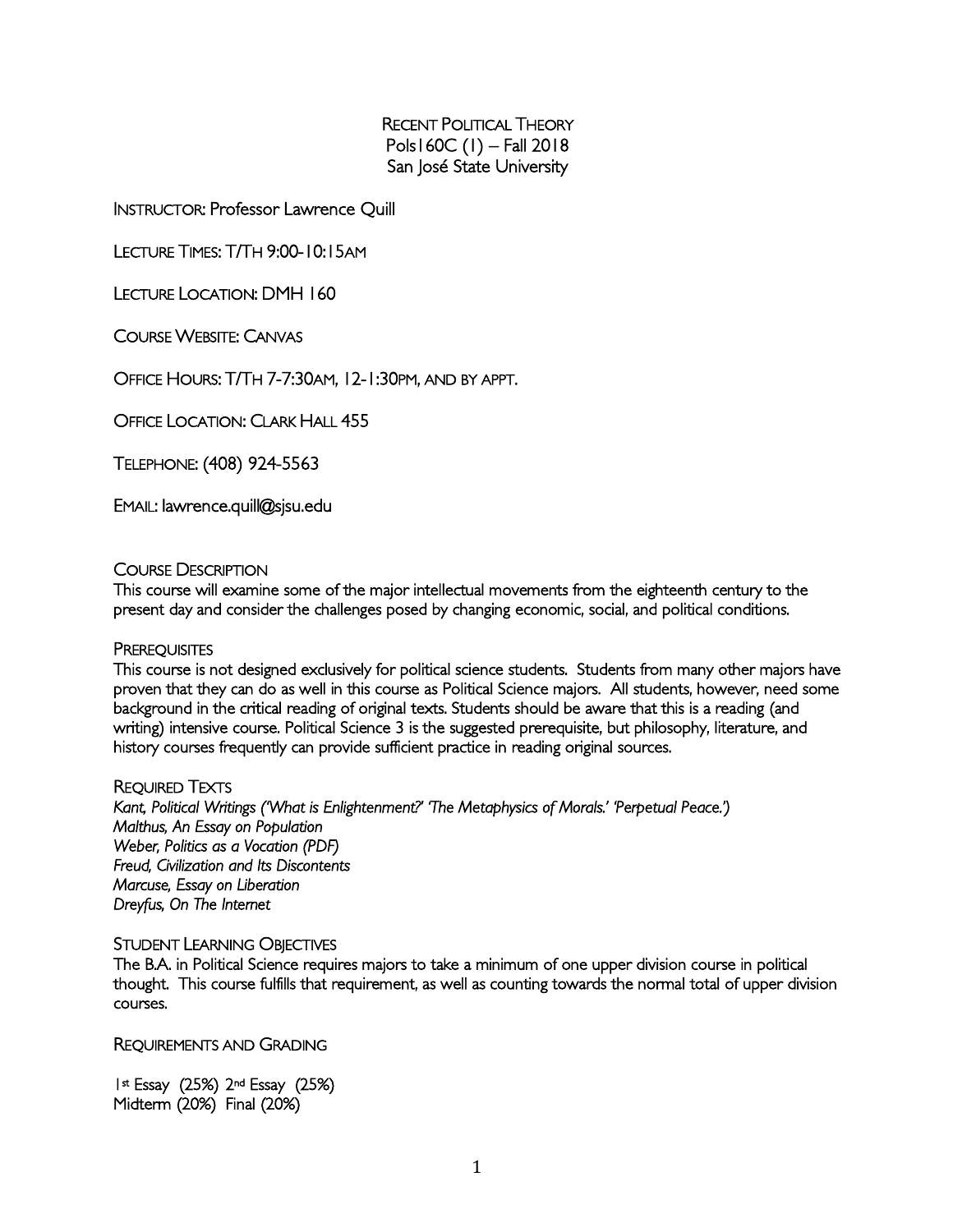## Class Participation (10%)

## Grading Scale

| $\overline{A^+}$ | $97 - 100$ |
|------------------|------------|
| $\overline{A}$   | 93-96      |
| $A-$             | 90-93      |
| $B+$             | 86-89      |
| $\mathsf B$      | 83-85      |
| $B-$             | 80-82      |
| $C+$             | 77-79      |
| $\overline{C}$   | 73-76      |
| $\overline{C}$   | 70-72      |
| $D+$             | 66-69      |
| D                | $63 - 65$  |
| D-               | 60-62      |
| NP or F          | 59 or less |

## COURSE LEARNING OUTCOMES (CLOS)

BY THE END OF THE COURSE STUDENTS SHOULD BE ABLE TO:

CLO1: PRESENT IN WRITING THEORETICALLY/HISTORICALLY INFORMED OPINIONS CONCERNING THE APPLICABILITY OF DIFFERENT THEORETICAL SYSTEMS TO SELECTED PUBLIC POLICY AREAS

CLO2: PRESENT IN WRITING SOME ACCOUNT OF THE WAY POLITICAL SYSTEMS AND PROCEDURES EMPLOY THE APPLICATION OF COMPETING THEORETICAL APPROACHES IN MATTERS OF PUBLIC POLICY AND NATIONAL/INTERNATIONAL AFFAIRS

CLO3: RECOGNIZE SOME WIDELY EMPLOYED THEORETICAL PRINCIPLES WITHIN THE POLITICAL HISTORY OF THE UNITED STATES AND BEYOND, ACROSS THE POLITICAL CULTURE MORE BROADLY, UNDERSTANDING THEIR LOGIC AND THEIR SCOPE OF APPLICATION

| CLC              | <b>ASSIGNMENT</b>          | %  | DUE DATE |
|------------------|----------------------------|----|----------|
| CLO              | <b>ESSAYS</b>              | 50 | 10/16    |
| 2,3              |                            |    | 12/6     |
| CLO <sub>3</sub> | <b>MIDTERM</b>             | 20 | 10/18    |
| CLO <sub>3</sub> | <b>FINAL EXAM</b>          | 20 | 2/3      |
| CLO<br>,2,3      | <b>CLASS PARTICIPATION</b> | 0  |          |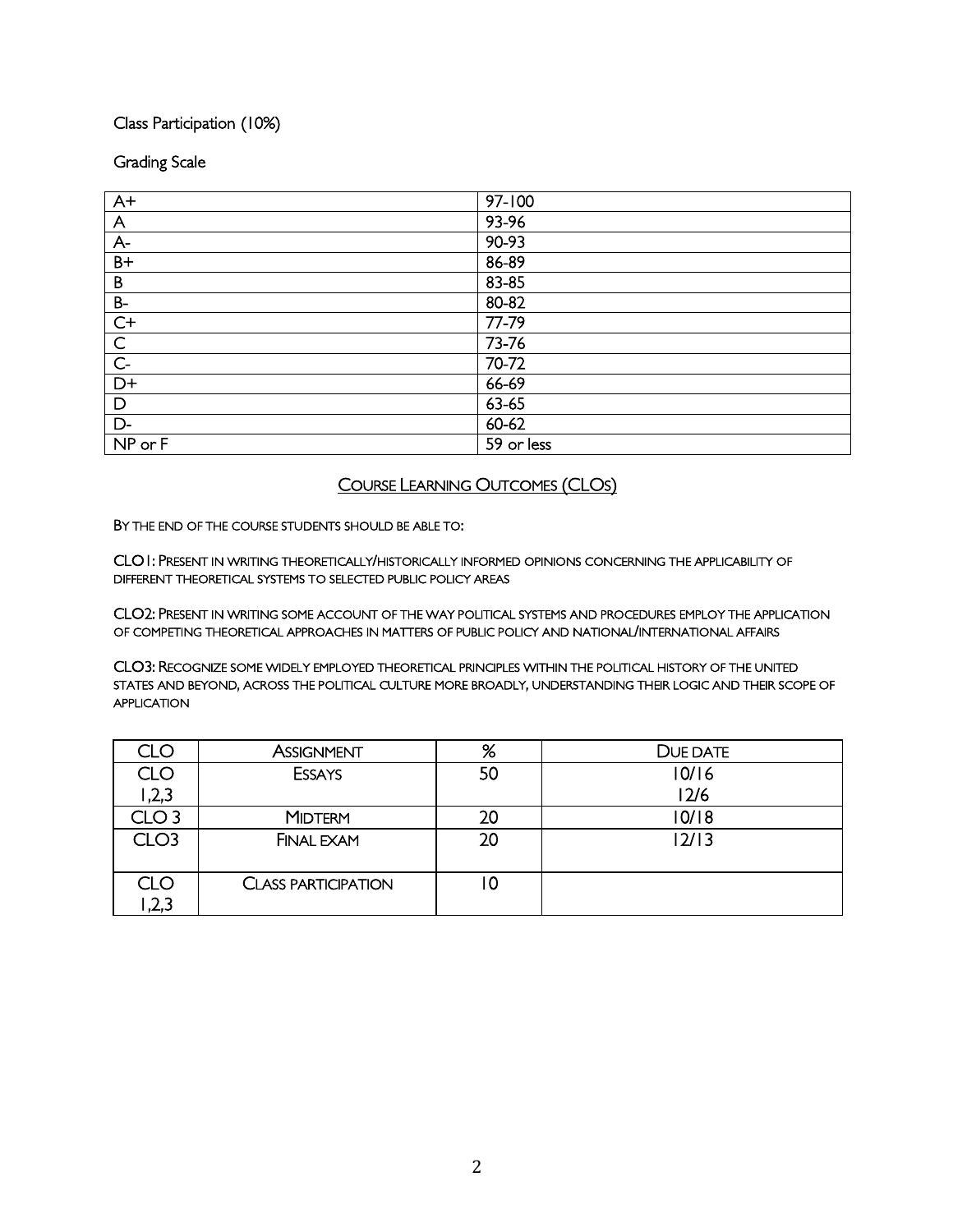# CALENDAR

|                                       | Date Subject     |                                             |
|---------------------------------------|------------------|---------------------------------------------|
| 8/21                                  | Introduction     |                                             |
| 8/23                                  | Kant             | What is Enlightenment?                      |
| 8/28                                  | Kant             | Metaphysics of Morals                       |
| 8/30                                  | Kant             | Metaphysics of Morals                       |
| 9/4                                   | Kant             | Perpetual Peace                             |
| 9/6                                   | Kant             | Perpetual Peace                             |
| 9/11                                  | Malthus          | Essay on Population 1-4                     |
| 9/13                                  | Malthus          | Essay on Population 5-10                    |
| 9/18                                  | Malthus          | Essay on Population 11-15                   |
| 9/20                                  | Malthus          | Essay on Population 16-19                   |
| 9/25                                  | Weber            | Politics as a Vocation                      |
| 9/27                                  | Weber            | Politics as a Vocation                      |
| 10/2                                  | Weber            | Politics as a Vocation                      |
| 10/4                                  | Weber            | Politics as a Vocation                      |
| 10/9                                  |                  | Writing Workshop                            |
| 10/11                                 |                  | Writing Workshop                            |
| 10/16                                 |                  | Revision                                    |
| 10/18                                 |                  | Midterm                                     |
|                                       | 10/23 Freud      | Civilization and Its Discontents            |
| 10/25                                 | Freud            | Civilization and Its Discontents            |
|                                       | 10/30 Freud      | Civilization and Its Discontents            |
| $\left  \ \right  / \left  \ \right $ | Freud            | Civilization and Its Discontents            |
| 11/6                                  | Marcuse          | Essay on Liberation                         |
| 11/8                                  | Marcuse          | Essay on Liberation                         |
| 11/13                                 | Marcuse          | Essay on Liberation                         |
|                                       | 11/15 Marcuse    | Essay on Liberation                         |
| 11/20                                 |                  | Writing Workshop                            |
| 11/22                                 |                  | Thanksgiving                                |
|                                       | 11/27 Dreyfus    | On the Internet, Introduction and Chapter 2 |
|                                       | 11/29 Dreyfus    | On the Internet, Chapter 3 and 4            |
| 12/4                                  | Dreyfus          | On the Internet, Chapter 5                  |
| 12/6                                  |                  | Revision                                    |
|                                       | 12/13 Final Exam | 7:15-9:30am                                 |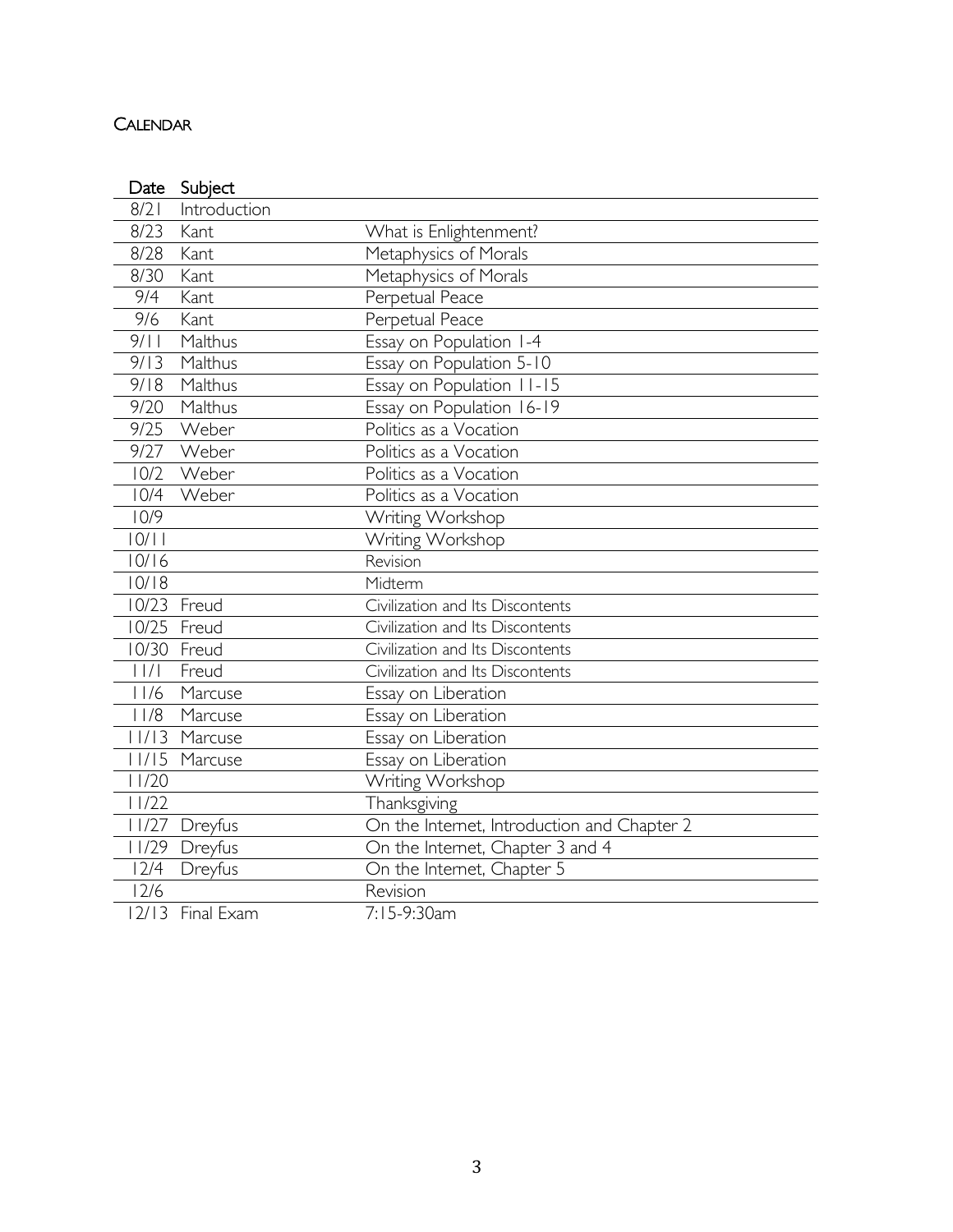## Course Requirements

SJSU classes are designed such that in order to be successful, it is expected that students will spend a minimum of forty-five hours for each unit of credit (normally three hours per unit per week), including preparing for class, participating in course activities, completing assignments, and so on. More details about student workload can be found in University Policy S12-3 at http://www.sjsu.edu/senate/docs/S12-3.pdf."

Because this is a 3-unit course, students can expect to spend a minimum of nine hours per week preparing for and attending classes and completing course assignments. Careful time management will be required to keep up with readings and assignments in an intensive course such as this one.

For this class, students will complete two examinations, and two full-length research essays, which require detailed review of the primary source material and the application of at least two outside scholarly sources relevant to the research topic.

#### **Assignments**

Examinations  $(2 \times 20\%)$  You are required to take two exams that will test readings and lectures in a short answer response format. There are no "excused" absences from exams except in dire emergencies with official documentation. Makeup exams will only be scheduled for those who can provide adequate documentation of a valid emergency.

Essays (2 X 25%) The essays will each be 1000 words in length. Students should meet with the professor at least once prior to beginning the essay in order to discuss their outline, thesis, and secondary source materials.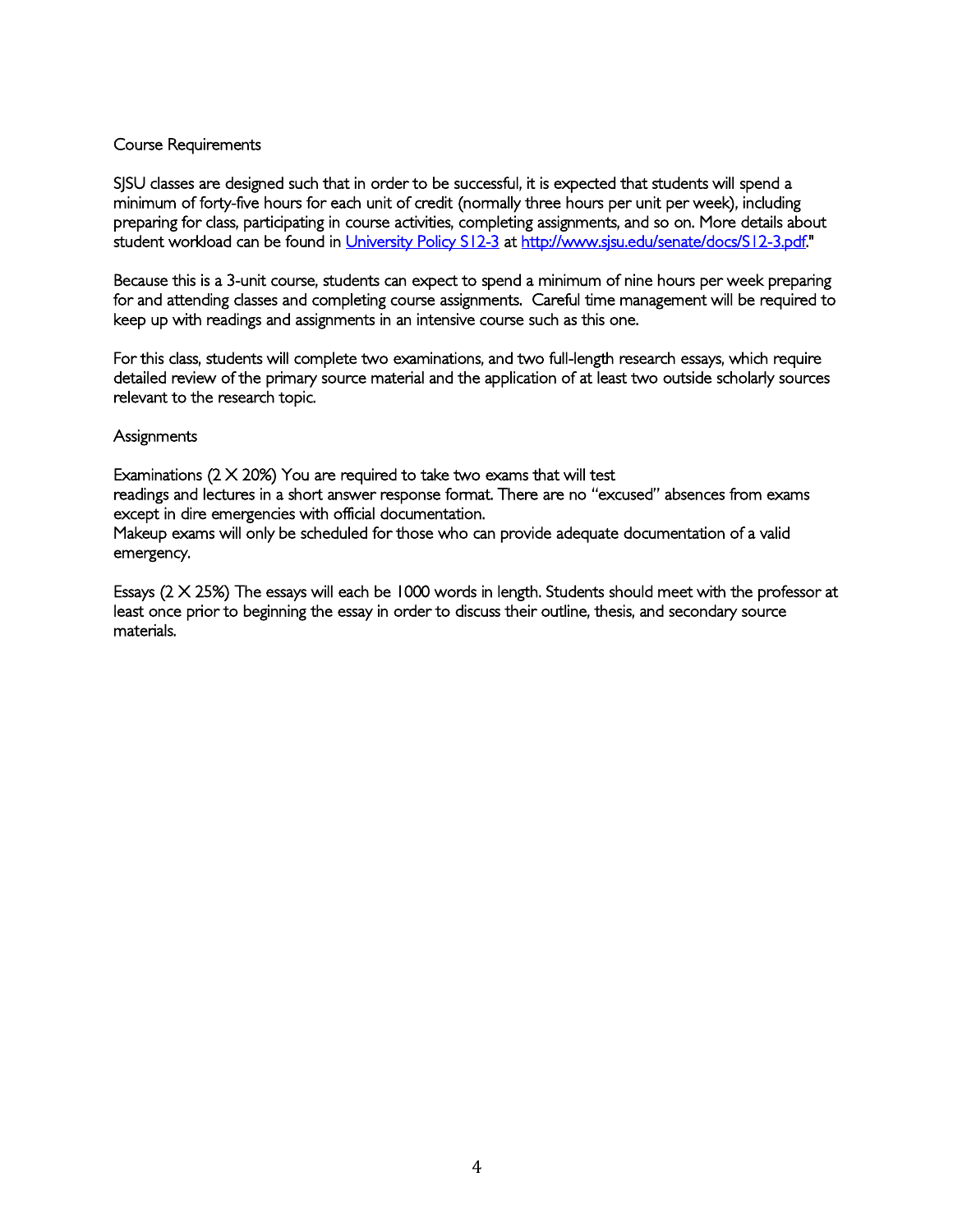## Political Science Program Learning Outcomes

Upon completion of the Political Science major program, students should be able to demonstrate the following learning outcomes.

#### PSPLO1: Breadth

Students should possess a broad knowledge of the theory and methods of the various branches of the discipline.

#### PSPLO2: Application

Students should be able to apply a variety of techniques to identify, understand, and analyze domestic and international political issues and organizations.

#### PSPLO3: Disciplinary methods

Student should be able to formulate research questions, engage in systematic literature searches using primary and secondary sources, have competence in systematic data gathering using library sources, government documents, and data available through electronic sources, should be able to evaluate research studies, and should be able to critically analyze and interpret influential political texts.

#### PSPLO4: Communication Skills

Students should master basic competencies in oral and written communication skills and be able to apply these skills in the context of political science. This means communicating effectively about politics and/or public administration, public policy, and law.

#### PSPLO5: Citizenship

Students should acquire an understanding of the role of the citizen in local, state, national, and global contexts and appreciate the importance of lifelong participation in political processes.

#### COURSE LEARNING OUTCOMES (CLOS)

BY THE END OF THE COURSE STUDENTS SHOULD BE ABLE TO:

CLO1: PRESENT IN WRITING THEORETICALLY/HISTORICALLY INFORMED OPINIONS CONCERNING THE APPLICABILITY OF DIFFERENT THEORETICAL SYSTEMS TO SELECTED PUBLIC POLICY AREAS

CLO2: PRESENT IN WRITING SOME ACCOUNT OF THE WAY POLITICAL SYSTEMS AND PROCEDURES EMPLOY THE APPLICATION OF COMPETING THEORETICAL APPROACHES IN MATTERS OF PUBLIC POLICY AND NATIONAL/INTERNATIONAL AFFAIRS

CLO3: RECOGNIZE SOME WIDELY EMPLOYED THEORETICAL PRINCIPLES WITHIN THE POLITICAL HISTORY OF THE UNITED STATES AND BEYOND, ACROSS THE POLITICAL CULTURE MORE BROADLY, UNDERSTANDING THEIR LOGIC AND THEIR SCOPE OF APPLICATION